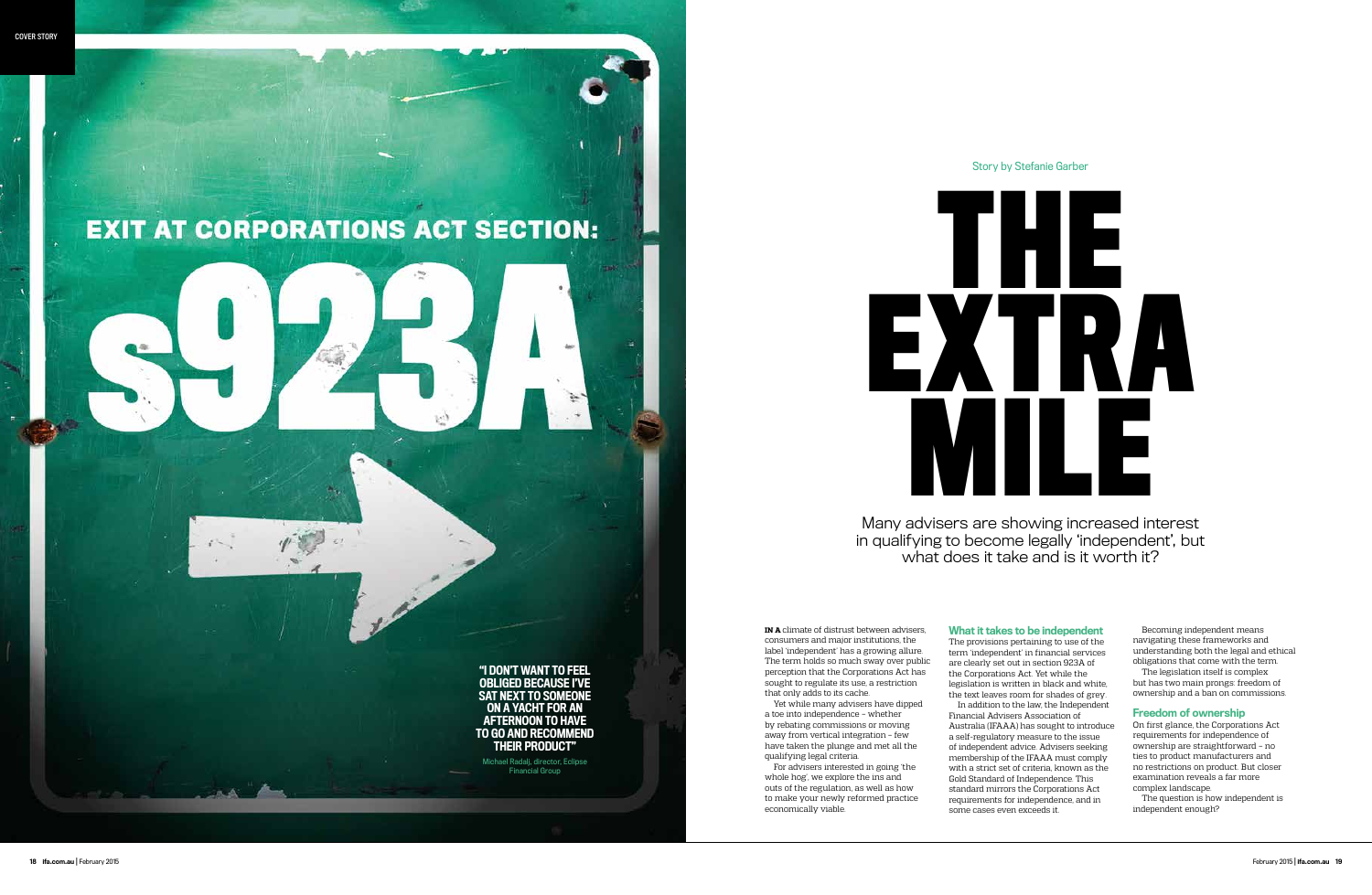of unbiased advice, with many licensees offering company badge products or preferred suppliers.

"I had to get my own licence, because there were very few licences out there that really had a true independent model," he says. "Even though [there are] a few independently owned licences out there, a lot of them have quite tight arrangements with product manufacturers."

For advisers who want to take out their own licence, ASIC provides guidance on their website. Many advisers who have taken this step – including Trent Alexander, director of Financial Planning Expert and IFAAA member – report that it is difficult but ultimately worthwhile.

"I just told myself, you only have to do it once. The benefit, however, was I could set all that up the way I wanted to," Mr Alexander says.

#### What can you recommend?

Even where an adviser operates under a non-aligned AFSL, they must ensure their product advice remains unrestricted. Ms Wivell Plater believes this ban is far-reaching – any prohibitions or incentives that might push an adviser in a certain product's direction would rule out independence.

"No restricted product list would be allowed, no direction or even suggestion that the adviser should prefer that product to another product," she says.

In recent years, technology has further complicated this question. If an adviser uses a wrap from a product provider, are they limiting the products they can recommend?

> "You still have to demonstrate that you have arrangements in place to ensure that whatever those benefits are, they don't influence the advice you give, even if they are not passed on," she says. Another type of relationship that may influence advisers is the human connection. Gifts and benefits from a product issuer are specifically outlawed in the legislation but goodwill can also have an influence. Michael Radalj, director of Eclipse Financial Group and IFAAA member, avoids any type of personal contact that might impact on his decision to choose a certain product. "I don't want to feel obliged because I've sat next to someone on a yacht for an afternoon to have to go and recommend their product," he says.

In Mr Brammall's view, independent advisers can generally use wraps or platforms provided they are not bound to one particular option. In his own firm, he holds authorities with around

20 different product platforms and offers clients a choice.

Ms Wivell Plater suggests this approach is in line with ASIC's regulatory guides. Yet in her experience, even advisers with multiple wraps on offer tend to default to using the easiest option.

"If I had a mate who owned the local NAB and my mate expected me to place product with NAB because of that relationship, then I would have to tell you the relationship has cancer. By doing that, by agreeing to that unspoken expectation, I'm compromising my professionalism and I'm really no longer independent" he says.

"It's a tricky one because ASIC seems to have this expectation that advisers will offer their clients a choice of wraps and that it's an even playing field. Whereas my experience is that advisers generally have one preferred platform and they choose that platform, not because of the money it gives them, but because of their preference in relation to functionality," she says.

She suggests advisers can discharge their duty towards the client by justifying the use of a particular platform. Whether this would impact on their 'independence' would depend on the circumstances, she adds.

Another issue may arise where certain platforms offer clients a discount, Mr Brammall believes. While clients benefit from paying a smaller amount, it may limit the adviser's perceived freedom in some cases, he warns.

"If we're saying the main issue in

While this type of extraneous arrangement might not always create conflict if the benefits are not passed on the adviser, the onus is on the adviser to prove they are not being influenced, Ms Wivell Plater says.

Mr Brammall does not take such

an extreme position but warns that personal relationships can become difficult to manage. While he does not believe a social connection

automatically creates a conflict, he suggests in some circumstances it might become difficult to separate the personal from the professional.

He points back to the guiding principle in the legislation – does the relationship have influence over the advice provided? As an example, he believes taking out a business loan with a major bank would be unlikely to give rise to problems.

"In the example of a loan, the evidence of the relationship is the existence of a product. I would have thought the evidence of a relationship would not be a product but a role in the organisation, a directorship or a shareholding of the parent company," he says.

Similarly, an adviser with a small shareholding in a major organisation like BHP would need to be aware of the potential for conflict, but would not necessarily be conflicted by advising on BHP shares, he suggests. Mr Brammall believes where the legislation is silent, individual advisers must make decisions on their ethical obligations.

"I think this is where you need to exercise some professional judgement," he says.

# Eliminating commissions

Since the introduction of FOFA, commissions have been discarded in the industry, with the exception of risk and grandfathered commissions. Under the Corporations Act, advisers are banned from using the 'independence' label if they accept commissions of any kind, lawyer and partner at Minter Ellison Richard Batten says.

Where advisers have an existing client book but are moving towards independence, grandfathered commissions may be a sticking point, Mr Batten warns. In addition, even after an adviser has reformed their practice, new clients may come along with existing policies that include commissions.

In these circumstances, advisers may choose to rebate any commissions they are continuing to receive directly to the client, a move which is explicitly allowed within section 923A. Director of Roskow Independent Advisory and IFAAA member Neil Salkow says while rebating can mean additional administration, it allows clients to stay in products they are satisfied with.

"If clients have existing insurances in place and they find they're adequate,

relation to choosing a platform is cost, then there is no conflict between me having a discount offered by a platform provider and me advising on that platform," he says.

"The conflict does come up where I have some sort of incentive that is in my interests to recommend the platform, not in the client's interests."

This is particularly true if the size of the discount is contingent on how many clients sign up for that service, according to Mr Brammall.

"It can be a slippery slope," he warns.

#### Other relationships

Advisers who operate under their own licence, have no ownership stakes from banks or insurers and offer a choice of wraps may believe they are operating 100 per cent "independently". Yet other relationship ties could also chip away at their credentials.

Aside from direct ownership arrangements, licensees frequently strike other deals with product providers for the provision of benefits or services, Ms Wivell Plater says.

As an example, she points to complying remuneration arrangements.

## Who's in charge?

Ownership by product providers is a recurring theme in section 923A, referenced in multiple clauses as a potential issue. While the language in the Corporations Act can be convoluted, the criteria boils down to a single question, according to lawyer Claire Wivell Plater from The Fold Legal – does the adviser's relationship with a product provider influence their advice?

Where a practice is licensed or a majority owned by a product provider, Ms Wivell Plater suggests the adviser would almost always fail this test.

"To be honest, it would be almost impossible for a business which was owned by, or where there was a substantial holding by a product provider, to pass that criteria," she says.

"In my experience, the influences are there even where they say they don't influence. There are a lot of ways that influence can be exerted even when it's not overt."

If an institution has a minority ownership over a practice, that adviser may be able to call themselves independent but would need to clearly show that this ownership had no impact on their advice – a tough hurdle to overcome, Ms Wivell Plater says.

But even being attached to a non-aligned licensee may not be sufficient, depending on your reading of the act. Daniel Brammall, founder of the IFAAA, takes a "one bad apple spoils the bunch" philosophy. In his view, and under the IFAAA membership criteria, an adviser cannot call themselves independent if any authorised representative within the dealer group accepts a benefit or commission from a product provider.

"As advisers, if our dealer or AFSL allows any other rep to accept those conflicted forms of remuneration, then we ourselves have access to it. We may not choose to get it but we do not satisfy section 923A for that reason," he says.

"The idea is to align yourself with an AFSL that is actually genuinely independent."

Alternatively, Ms Wivell Plater believes an adviser operating under a licensee that allows other advisers to receive benefits would be in the clear, provided they refused to receive anything themselves.

"The licensee or corporate authorised rep can receive other forms of services but they can't pass them on to the adviser and they can't be allowed to influence the advice their adviser gives," she says. When adviser Corin Jacka,

managing director of Corin Jacka Financial Solutions, decided to explore independence, he initially sought to join a non-aligned dealer group. But the models he found failed to meet his ideal



The Independent Financial Advisers Association of Australia is an industry body that aims to promote "independent" advice. To gain membership to the organisation, advisers must meet the organisation's "gold standard", meaning:

- 1. No ownership links or affiliations with product manufacturers
- 2. No commissions or incentive payments from product manufacturers

3. No asset-based fees

This criteria mirrors, and in some respects exceeds, the requirements set out in the Corporations Act 2001.

Source: IFAAA website

## IFAAA GOLD STANDARD OF INDEPENDENCE